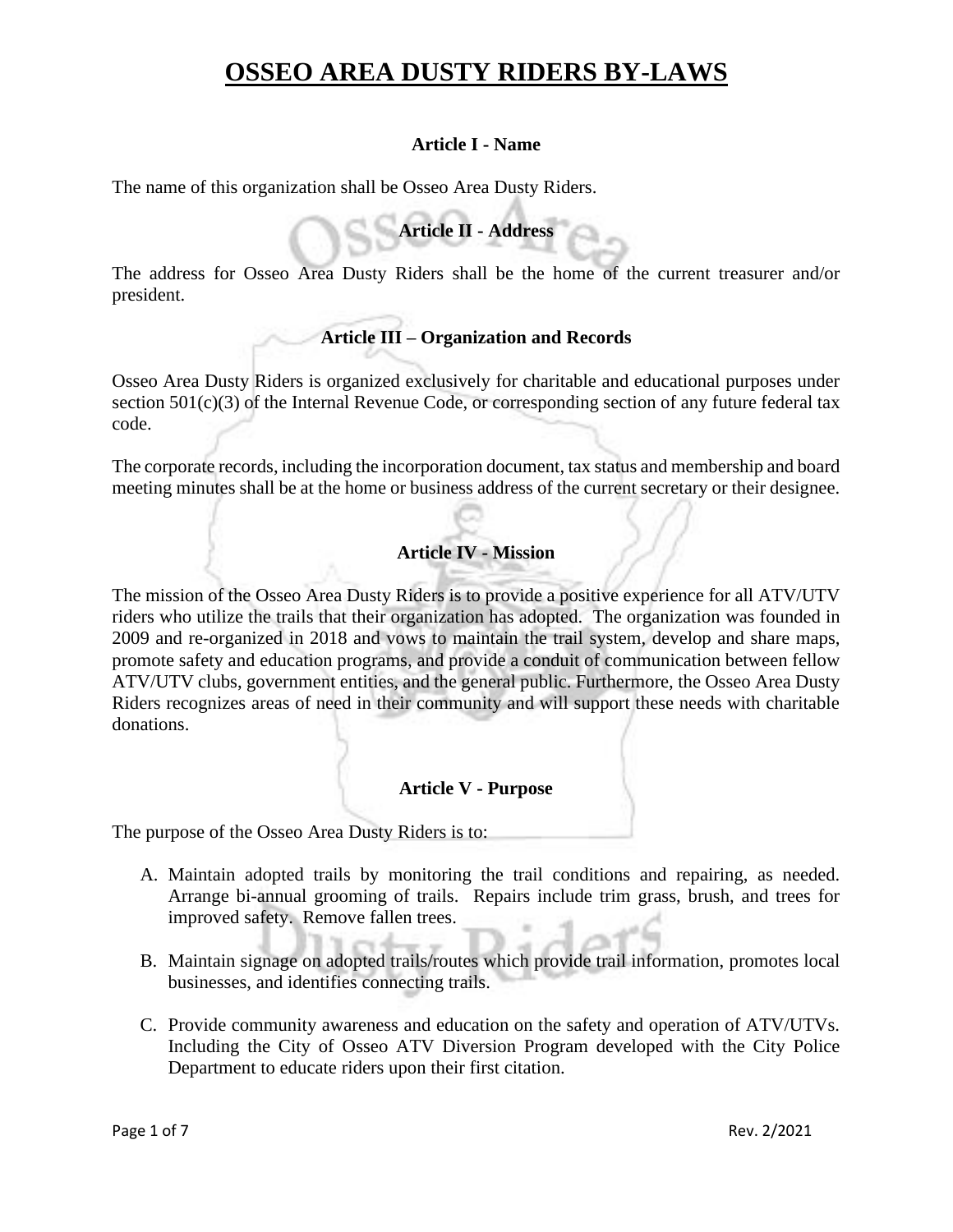- D. To provide a medium for the exchange of recreational vehicle information, including between the counties, townships, citizens, tourists and members. Maintain a professional and working relationship with other recreational vehicle clubs and work together to achieve similar goals.
- E. Submit comments, provide guidance or education to local townships on adaption of ATV/UTV laws to aide with their compliance with every changing state law.
- F. Work to enhance the Osseo Community by participating in volunteer opportunities. and provide charitable donations.
- G. No substantial part of the activities of the corporation shall be the carrying on of propaganda, or otherwise attempting to influence legislation, and the corporation shall not participate in, or intervene in (including the publishing or distribution of statements) any political campaign on behalf of or in opposition to any candidate for public office.
- H. Notwithstanding any other provision of these articles, the corporation shall not carry on any other activities not permitted to be carried on (a) by a corporation exempt from federal income tax under section  $501(c)(3)$  of the Internal Revenue Code, or the corresponding section of any future federal tax code, or (b) by a corporation, contributions to which are deductible under section  $170(c)(2)$  of the Internal Revenue Code, or the corresponding section of any future federal tax code

## **Article VI - General Rules**

The general rules Osseo Area Dusty Riders members agree to follow are:

- A. Stay on established trails at all times unless a specific area is designated as a playground for open riding.
- B. To obey all DNR and local municipality rules or regulations.
- C. No littering at any time.
- D. No member of the club can hold a landowner or any other member liable for injuries or equipment damage suffered while riding on established trails or participating in club activities.
- E. Club members will ensure the safety of others by periodic stops during group rides to make sure all members are accounted for.

Violators of the Club rules may be brought before the club for recommendation of termination of membership.

#### **Article VII - Membership**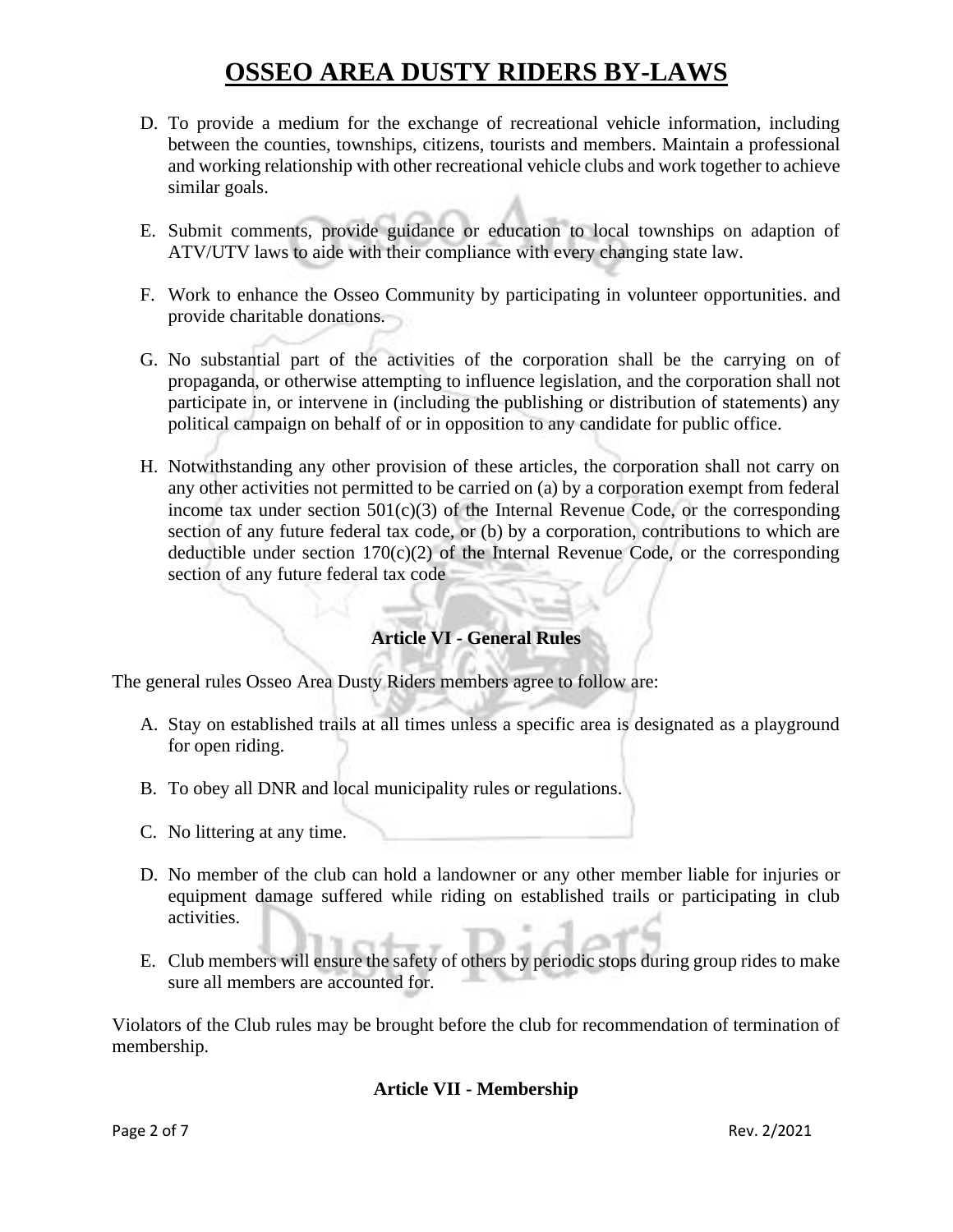- A. The membership shall consist of individuals, businesses, and cohabitating family members.
- B. Only members with current/paid membership or a will be considered qualified and able to vote.
- C. The paid membership will be active from March 1 of the current year through the last day of February of the following year.
- D. Membership fees are non-refundable.
- E. Membership into the Osseo Area Dusty Riders shall be determined in a non-discriminatory basis without regard to race, gender, or national origin.
- F. Applications for membership shall be made on the appropriate form containing an agreement by the applicant to abide by the By-Laws and purposes of Osseo Area Dusty Riders and by paying the required dues.
- G. A member of Osseo Area Dusty Riders may resign from the club at any time upon written notice to the secretary and treasurer.
- H. A member in Osseo Area Dusty Riders may be terminated by majority vote of the executive board in the event of non-payment of dues or other action not consistent with the by-laws of the club. Termination of any member shall not release him/her from the obligation to pay any amounts owed to the Club for the period of membership.
- I. The amount of membership dues as well as the time for their payment shall be determined from time to time by action of the executive board.

## **Article - VIII - FISCAL YEAR**

The fiscal year of the Club shall run from the first day of January and end on the thirty-first day of December.

#### **Article IX - Officers**

#### **Section 1 - Term**

All offices will be for a term of two years.

#### **Section 2 - Election**

A. President, secretary and two board members will be elected in odd numbered years and the offices of the vice president, treasurer, one board member and the social media assistant position will be elected in even numbered years.

Riders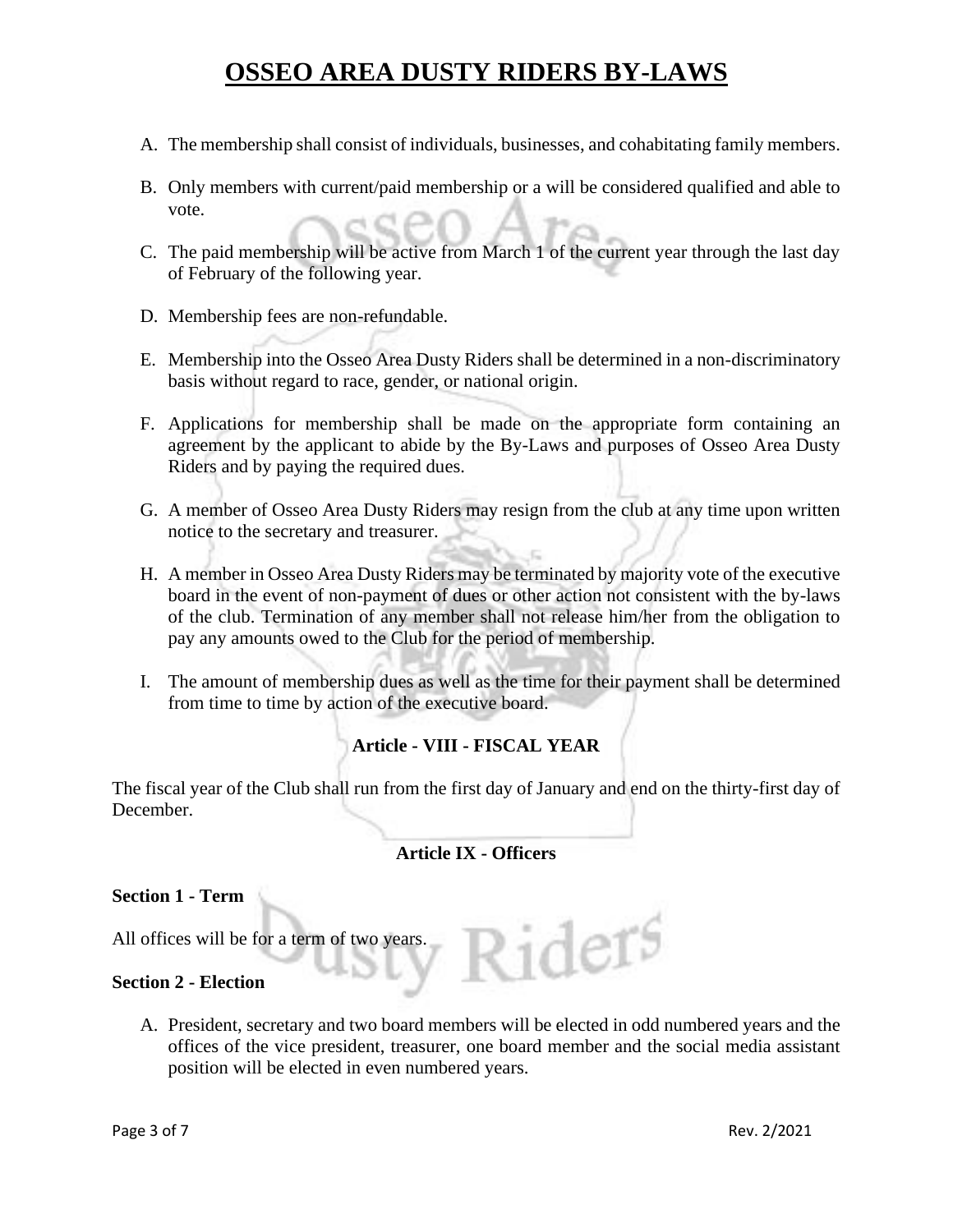- B. Any qualified member may make a recommendation for any position. The president must consider the nominees, responsibilities and the ability to serve. The president may ask for a second and then a majority vote will determine the position.
- C. All officers shall be elected at the annual meeting and assume office immediately. All officers will serve until their successors have been elected and duly installed.
- D. To follow are the requirements to be qualified to become an officer or board member:
	- 1. The individual shall have a current and paid membership
	- 2. The individual shall commit to active participation
	- 3. The individual shall be eighteen years older or older
	- 4. The individual shall be elected by the majority vote of present qualified members
	- 5. The individual shall be physically present at the election
- E. All members willing to assume a position on the executive board must be committed to the purpose of the club and have the ability to attend on a regular basis.

#### **Section 3 - Duties**

- A. The president shall be the chief executive officer of the organization. He/she shall preside at all meetings of the organization, shall preside at the meetings of the executive board, shall sign all documents requiring an official signature, and shall perform all other duties incidental to the office. The president shall electronically file the annual report with the Wisconsin Department of Financial Institutions each year with the elected officials, current by-laws and any other required documents. The president shall be responsible for the Wisconsin Charitable Gaming license renewal that needs to be applied for each year by June  $28<sup>th</sup>$ .
- B. The vice president shall perform the duties of the president in the temporary absence or incapacity of the president. The vice president shall perform the duties of coordinating community gatherings, such as monthly club rides and events.
- C. The treasurer shall keep accurate record of all monies allocated to the organization, shall supervise the disbursement of funds subject to the direction and approval of executive board, and shall serve as the chair of any finance committee. The treasurer shall keep all funds in a bank approved by the organization or executive board. The treasurer shall be prepared provide a report at each meeting of the bank account balances for approval by members. The treasurer shall provide an annual financial audit and present the audit at the annual meeting. The treasurer shall file the clubs yearly tax requirements, due on June  $15<sup>th</sup>$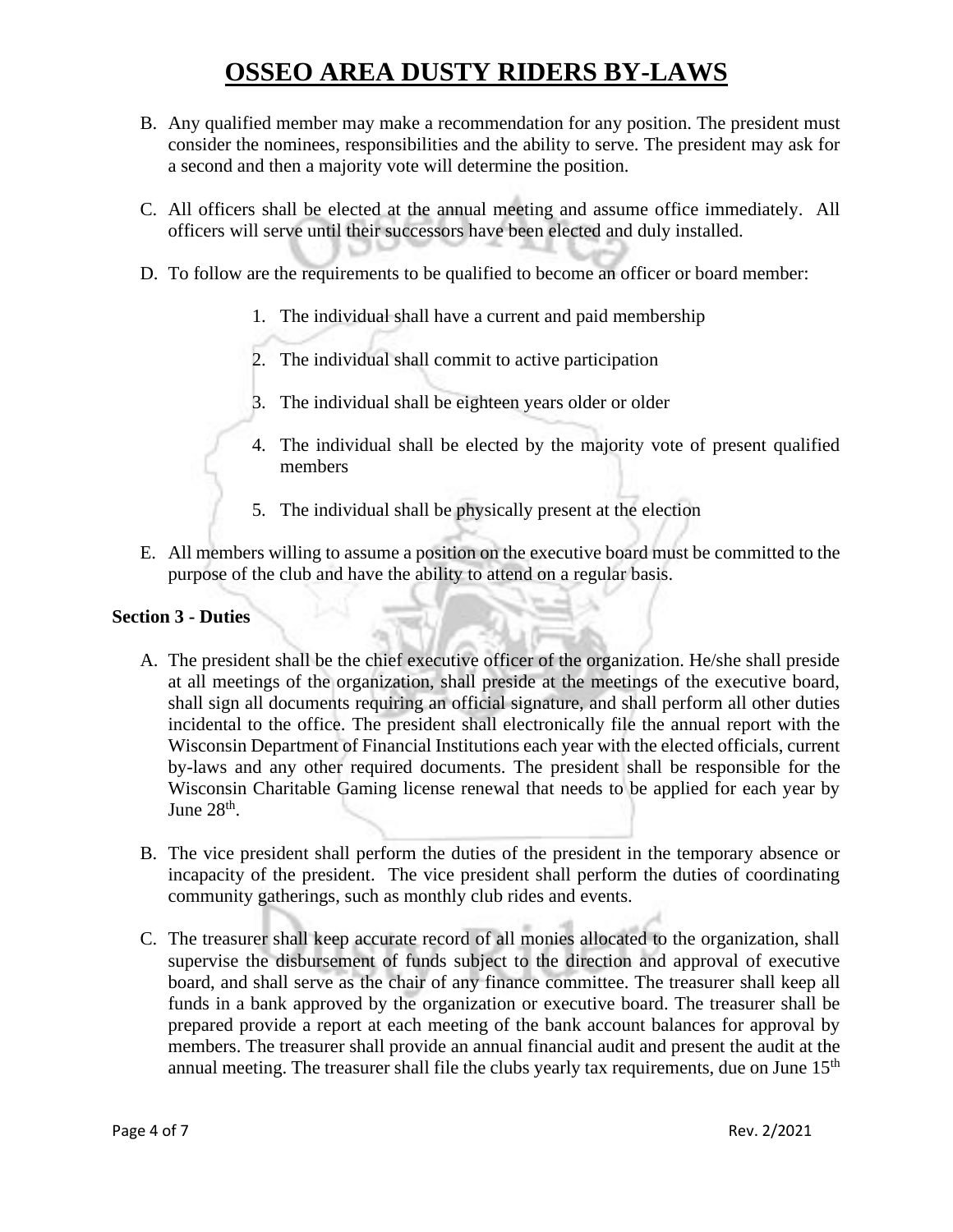each year (this can normally be filed using the 990-N Postcard available online). The treasurer shall become Surety Bonded within six months of taking office.

- D. The secretary shall keep accurate record of the activities of the organization. The secretary shall issue notices of organization meetings, shall be responsible for the correspondence of the organization, shall prepare and keep a listing of all officers, committee chairs and members, all current and previous members for the previous two years, and shall be responsible for maintaining records regarding any corporate records including the incorporation document, by-laws, and minutes. The secretary shall request the president provide all documents filed with or received by of the Wisconsin Department of Financial Institutions and Wisconsin Charitable Gaming records to the them for retention and storage. The secretary shall request the treasure provide all documents filed with or received by the IRS to them for retention and storage.
- E. The board members shall advise or make policy for the organization on program, image, advocacy, resource, and membership development. Board members should help formulate and recommend programs and activities to the membership of the organization for approval. Board members shall advocate for the members of the club and perform essential organization activities as requested.
- F. The social media assistant shall manage the club social media channels, including Facebook and the club email. The social media assistant shall respond to all electronic inquiries to the club in a timely manner. The social media assistant should promote interaction and represent the club in a professional manner. The social media assistant should create Facebook events for all meetings and rides, post any valid and related content and monitor the social media accounts for inappropriate comments. The social media assistant should assist with the graphic design of any printed material (including shirts and other materials) and promotion of any event. It is the responsibility of the social media assistant to keep the social media accounts active, current, correct and up to date.
- G. Vacancies occurring in any office due to resignation, illness, death or other incapacity to comply with the assumed duties shall be filled by election by the organization members. Such officers shall serve only until the next regular election.
- H. All officers shall have other powers and duties as are required by law.

### **Article X - Executive Board**

#### **Section 1 - Composition**

The executive board shall be composed of the president, vice president, treasurer, secretary and the three board members.

#### **Section 2 - Duties**

A. The executive board shall be the governing body of Osseo Area Dusty Riders except when meetings are in session. All matters affecting the policies, aims and means of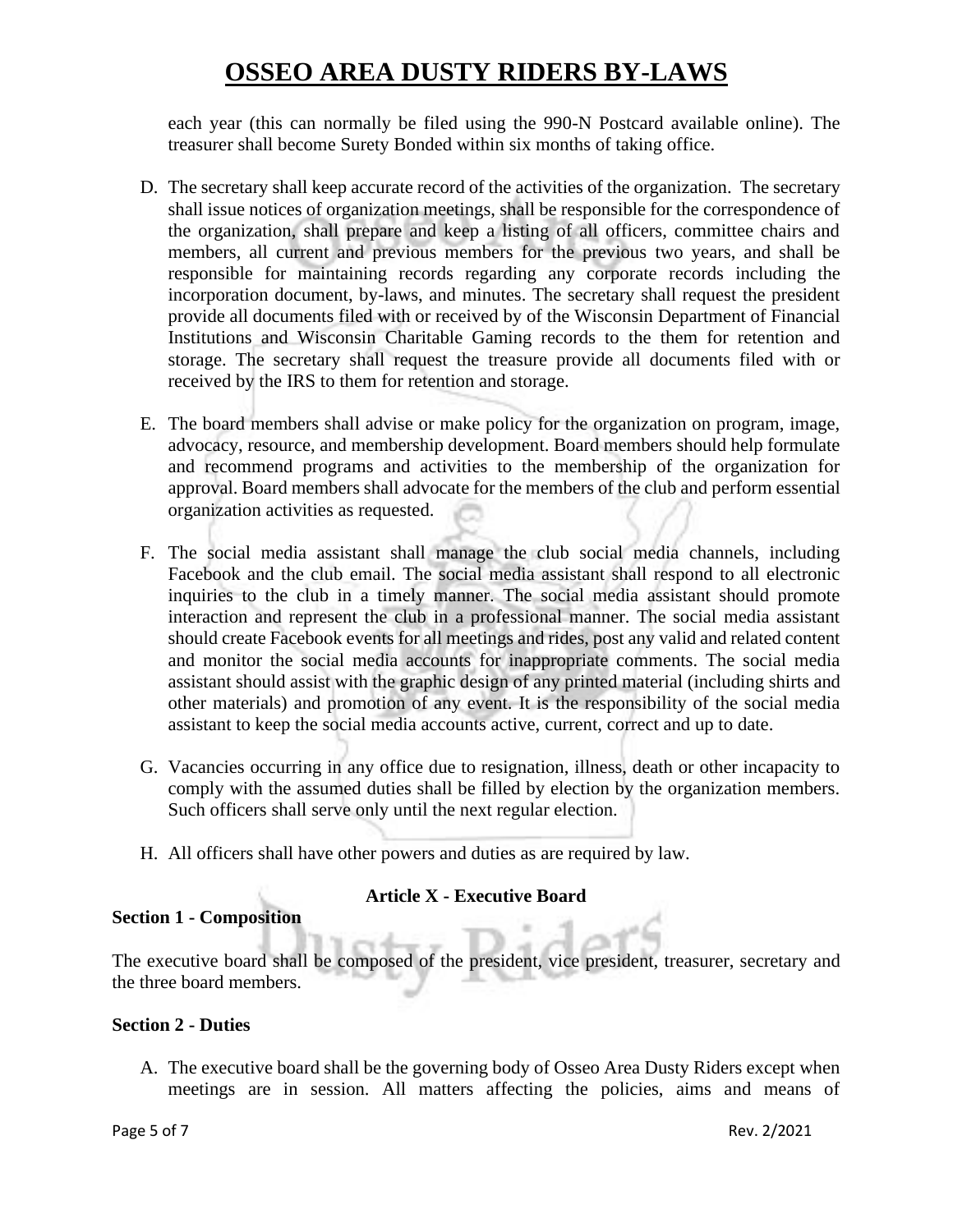accomplishing the purposes of the Club not specifically provided for in this constitution or by action of the membership at a regular or special meeting shall be decided by the executive board.

- B. A simple majority of the executive board members must be present to constitute a quorum for transacting business. The outcome of any decision will be determined by the finding of a majority vote.
- C. A report on all actions taken by the executive board shall be made to the membership at every meeting. A motion shall be made and seconded to approve reports.
- D. The executive board shall determine the amount of membership dues and the time of payment.
- E. An executive board or member majority vote may appoint an authorized representative to act on the club's behalf for a limited term. The term and privileges shall be documented by the secretary and published in the minutes.

## **Article XI - Meetings of the Membership**

- A. The annual meeting of the membership shall be held in April of each year. The major business of this meeting shall be the election of officers and approval of the financial audit.
- B. Meetings of the membership shall be held monthly at the time and place fixed by resolution at the previous meeting or as designated by the executive board.
- C. The meetings of the membership shall be to conduct business of the organization. More specifically the meetings shall be for the following:
	- 1. To approve, reject, amend or refer back to the committees for further study reports from special or standing committees
	- 2. To introduce new ideas with request for the president to appoint committees to make further studies and report back their recommendations to the organization
	- 3. To evaluate reports of the completed activities, projects or programs and make suggestions for improvement
	- 4. To provide members with the information concerning program helpful to them in their efforts to address recreational needs
- D. Anyone who wishes to address the membership from the floor shall identify himself/herself to the membership
- E. Written notice of the time, date and location of all meetings shall be made by the monthly newsletter, distributed by the secretary.